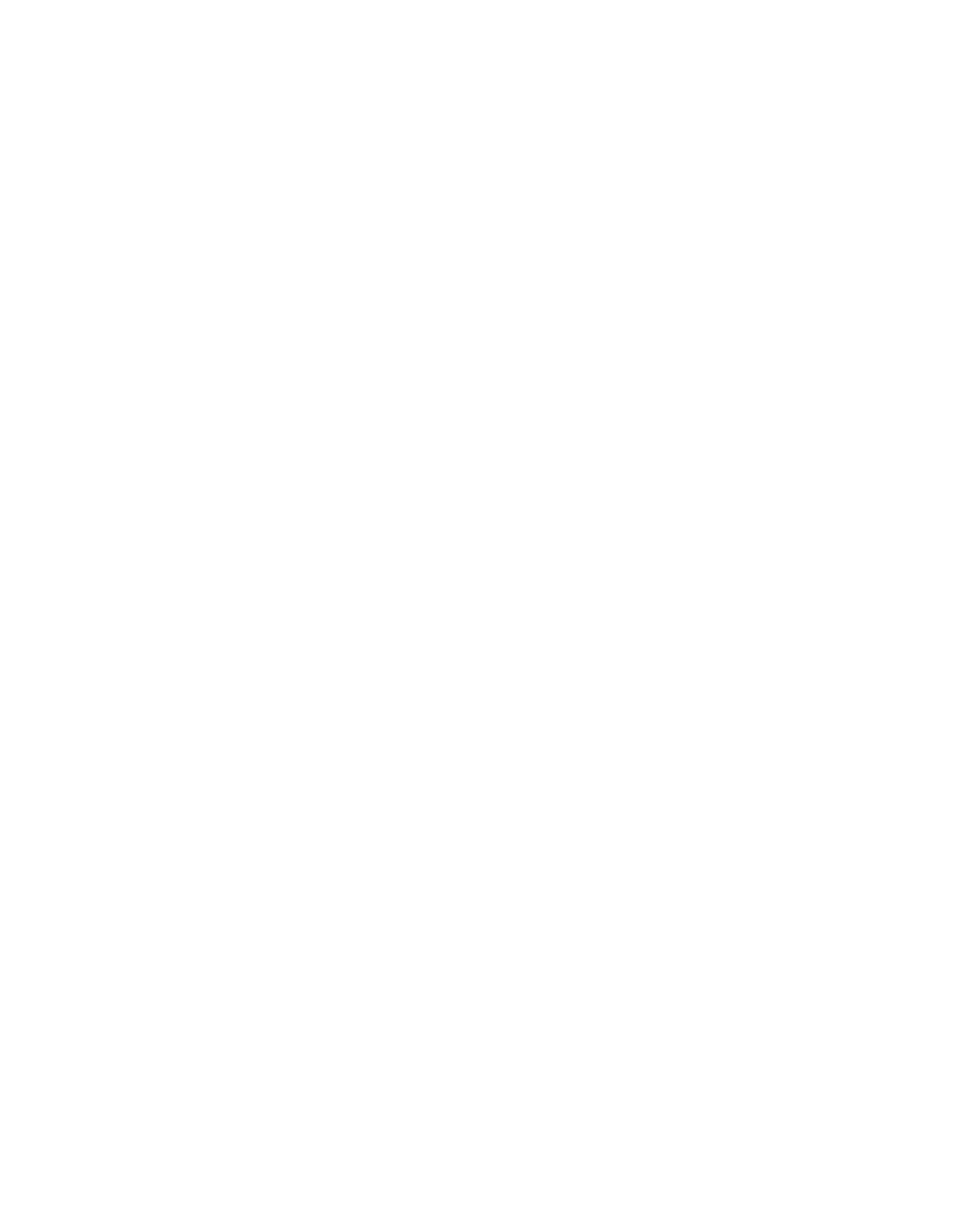## Commentary

### International Arbitration Experts Discuss Shifts In Transparency, Significant Developments This Year And What 2018 May Bring

[Editor's Note: Copyright © 2017, LexisNexis. All rights reserved.]

Mealey's International Arbitration Report recently asked industry experts and leaders for their thoughts on changes in transparency in arbitration, the potential future impact of awards and other significant events in 2017, where the next hot seat in arbitration is expected to be and what challenges 2018 may bring.

Robert B. Davidson of JAMS in New York, Edward G. Kehoe of King & Spalding in New York, Dr. Alexandre Malan of BELOT MALAN & Associés in Paris, Andreas Dracoulis of Haynes and Boone CDG in London and Dr. Veit Ohlberger of DORDA Attorneys at law in Vienna share their thoughts on these important issues.

#### Mealey's: How is the shift toward transparency affecting international arbitration?

Davidson: I'm not convinced that there is a real "shift" toward transparency''. Calls for the publication of awards have been recently renewed, but very few provider organizations presumptively publish awards. In the commercial arena privacy and confidentiality is still very much the norm.

Kehoe: With greater access to information about proceedings, both parties and tribunals face more extensive scrutiny with respect to the issues of a particular matter. This scrutiny may come from arbitration counsel who will generally review awards rendered by particular arbitrators, when considering appointments; but also from civil society which will form views on the substance of the dispute including any elements of public interest. Greater transparency, of course, also provide access to information that often lead to challenges.

Malan: Transparency has already and will continue to have a strong impact on arbitration on various grounds. In France, Courts are still continuing their efforts to model the conditions of the control they are willing to impose on independence and impartiality of arbitrators, which leads them to impose an obligation of disclosure. This trend is not new, but they are now finding a good equilibrium between the interests of fairness and reliability of arbitration, on one side, and the need for a flexible approach which is necessary in the conduct of arbitrations. At the same time, they try to find the right tools to avoid that this question be used by parties as a weapon against arbitration process. The arbitrators have duties, but the parties are also requested to act in a pro-active way to unveil any conflict of interest which is easy to find out (on the web for instance), even if the arbitrators have not disclosed them, and to so without delay.

As regards transparency as an obligation imposed to companies, in particular to international actors, new sets of compliance obligations are imposed by legislators in various sectors, such as anti-corruption, protection of personal data, control of illegal or unfair employment, etc. and the companies are required to set up internal systems and rules to regulate and disclose irregularities (for instance through whistle blowing systems). This is the case in France with the law  $n^{\circ}2017$ -399 which was adopted on 27 March 2017. EU Directive n°95/46 on Personal Data Protection is also coming into force on 28 May 2018. Companies can be potentially held liable towards clients, employees, consumers, subcontractors, and are exposed to be fined by State authorities. These issues will necessarily impact arbitration, in particular because these laws, most of the time, are mandatory, which means that they will reappear in the way public order is used by Courts to control awards. In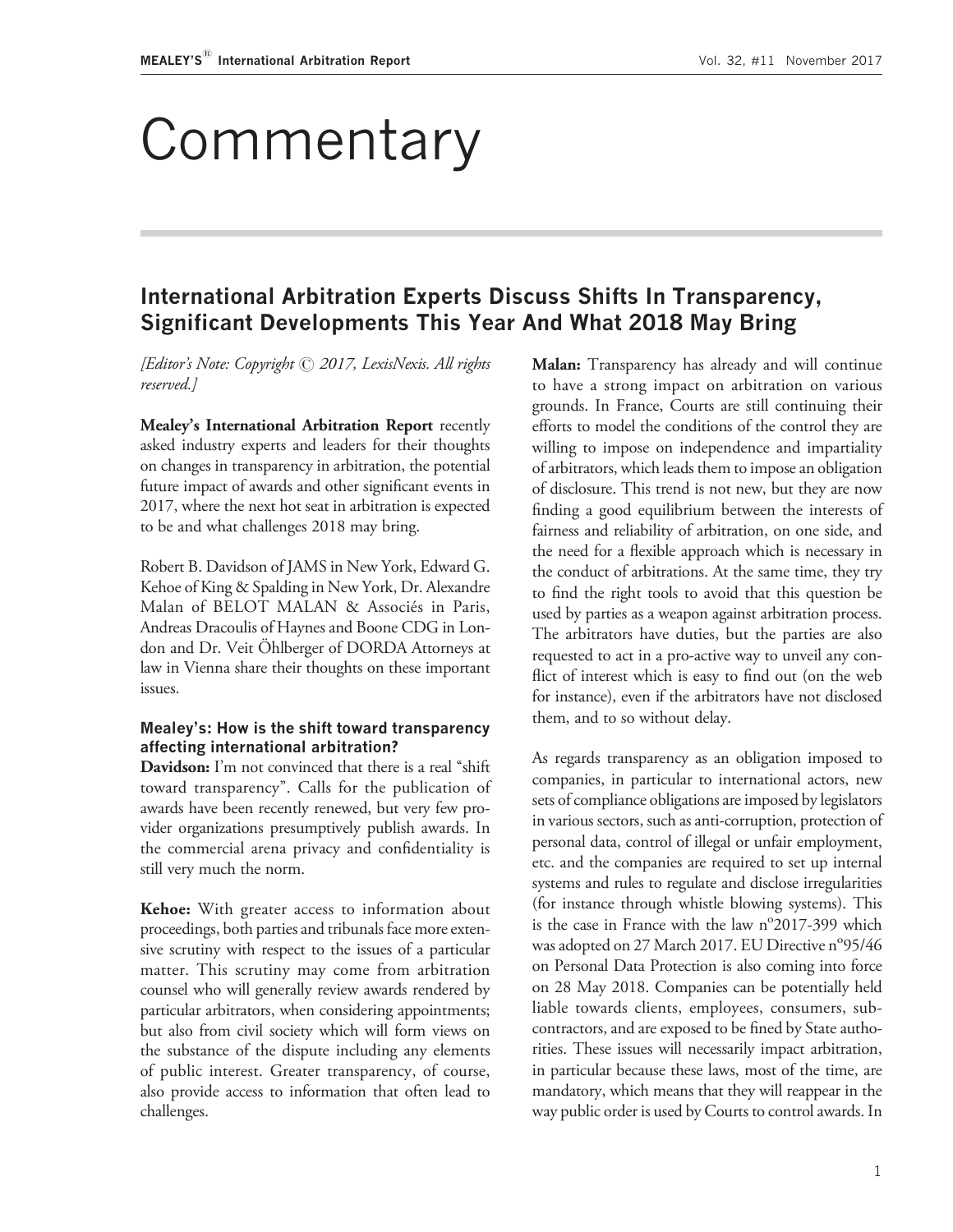other words, we will certainly witness the irruption of compliance in arbitration cases.

The other point, which we see in particular in France but the trend is also seen in other countries — is that some issues which used to be purely private issues, are now falling within the scope of State control, for the sake of transparency and equity. In distribution contracts, for instance, State agencies have now the power to control that these contracts are properly balanced between the parties to reflect the best interests of both, and that one party is not taking advantage of its situation to impose unfair obligations to the other (article L442-6 of the French Commercial Code). And these agencies (such as the DGCCRF in France, and the Ministry of Economics) are effectively discovering the use of these powers to regulate contractual imbalance. The consequence of this is to draw out of the scope of arbitability  $-$  in full or partially  $-$  some cases because of the intervention of the State to regulate those contracts. In the case Apple v. Orange, the French Cour de cassation admitted (Civ.1, 6 July 2016, case number 15-21.811) that the control operated by the Ministry of Economics on a contract signed between private parties, has the necessary effect to by-pass the arbitration clause and impose local Courts jurisdiction. Under certain conditions, the Ministry can ask the national judge to order damages to be paid to the other contractor, which means that the Ministry is acting on his behalf. The result of this is that we are now starting to see companies, in some industries and disputes, taking advantage of this tool to by-pass the arbitration clauses, by simply asking the Ministry of Economics to act on their behalf. This tendency will have to be thoroughly scrutinized over the coming years.

#### Mealey's: How have transparency laws, such as the Mauritius Convention on Transparency, changed the way in which case information is available to the public?

Dracoulis: The United Nations Convention on Transparency in Treaty-based Investor-State Arbitration (known as the Mauritius Convention) came in to force in October this year and, in essence, it seeks to extend the application of the UNCITRAL Rules on Transparency (the "Transparency Rules"). While the Transparency Rules were previously only automatically applicable to investment treaty arbitrations arising out of treaties concluded after 1 April 2014, the Mauritius Convention seeks to extend their application

to all investment treaty arbitrations irrespective of the date the relevant treaty the subject of the dispute was concluded.

This undoubtedly has the potential to increase the availability of case information given that, subject to certain exceptions, the Transparency Rules provide for, amongst other things, open hearings, the publication of certain documents (including written submissions) and for interested third parties to make submissions. This is a welcome development in the context of investor-State arbitration where not only is the outcome a matter of public interest, but the process itself is one that will benefit from greater accessibility thereby lending more legitimacy to the awards.

The only caveat is that, at the time of writing, there are only 22 signatories to the Mauritius Convention indicating that many states still consider confidentiality to be important. Confidentiality of course remains a significant factor in the choice of arbitration as the method of dispute resolution by private commercial parties; and particularly so where the matters in dispute are commercially sensitive. Indeed in international arbitrations between private entities English courts will uphold an implied duty on the parties to treat the arbitration as confidential, unless there are valid reasons not to such as where disclosure is in the interests of justice.

Kehoe: Transparency laws, or freedom of information legislation, have had a huge impact on international arbitration. The first FOIA requests occurred in the early Chapter 11 proceedings brought against the US, and in due course led to the NAFTA parties agreeing to greater openness in the proceedings. In the subsequent decade and a half, calls for greater openness have grown, and many agreements now, including the US free trade agreements provide for publication of all the formal documents in a case, including the request for arbitration; the pleadings; procedural orders; and decisions and awards.

**Ohlberger:** In my daily practice transparency laws themselves have not resulted in any immediate changes. However, I notice that arbitral institutions are more active in disclosing information, such as redacted awards and lists of who sat with whom as arbitrator (e.g., [https://iccwbo.org/dispute-resolution-services/](https://iccwbo.org/dispute-resolution-services/arbitration/icc-arbitral-tribunals/) [arbitration/icc-arbitral-tribunals/](https://iccwbo.org/dispute-resolution-services/arbitration/icc-arbitral-tribunals/) and [http://www.](http://www.viac.eu/en/arbitration/viac-arbitral-tribunals) [viac.eu/en/arbitration/viac-arbitral-tribunals\)](http://www.viac.eu/en/arbitration/viac-arbitral-tribunals).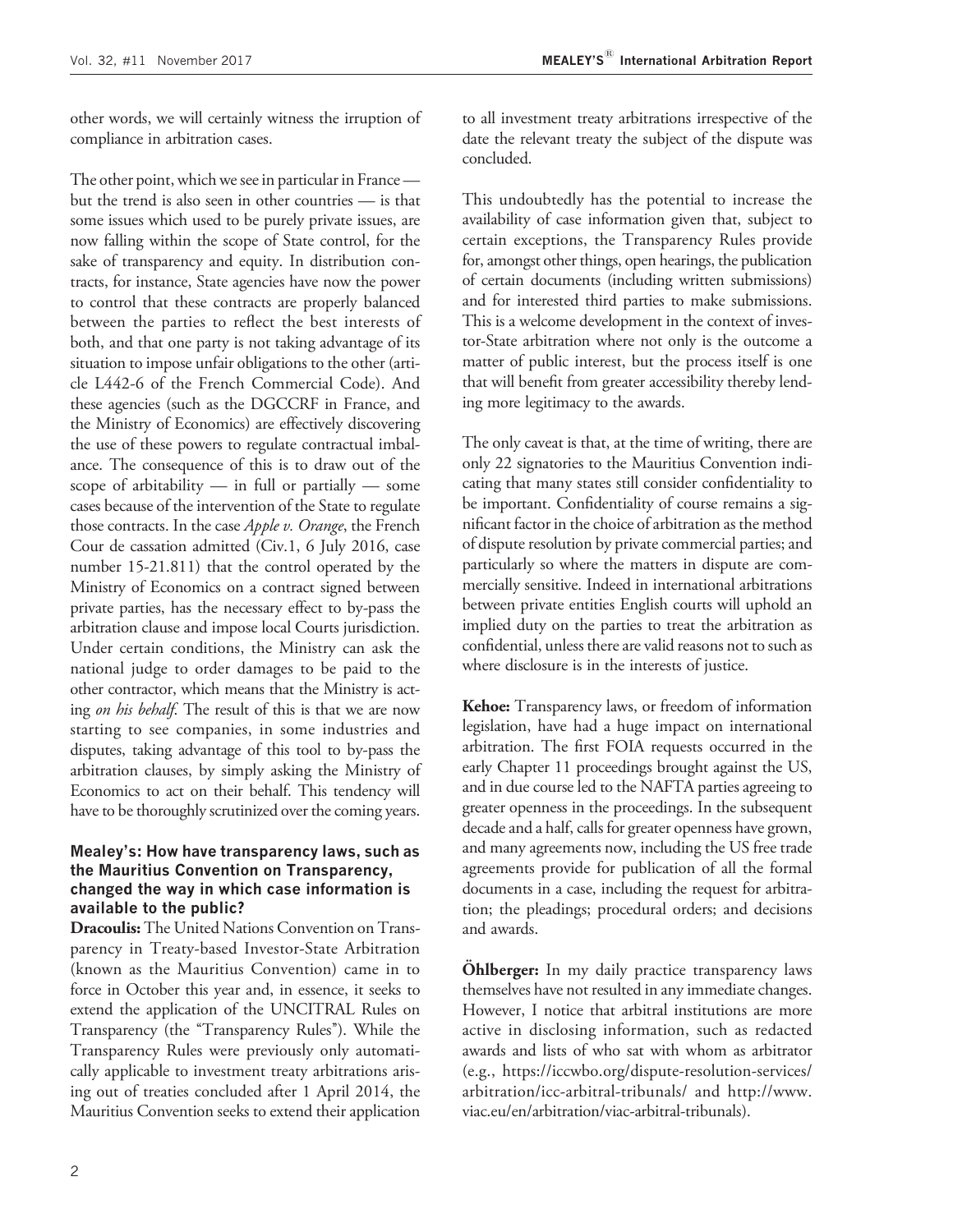#### Mealey's: What is your favorite arbitral institution and seat of arbitration and why?

**Davidson:** My favorite arbitral institution and seat is JAMS in New York. The new revised JAMS International Arbitration Rules are state of the art. The venue provided is first-rate and the case management is second to none.

Kehoe: We have had a number of investment disputes administered by the PCA. The experience and professionalism of the PCA staff is second to none. Led by Brooks Daly, the team deserves heaps of praise and selecting The Hague as seat is for the most part not difficult for the parties to agree on. The facilities are excellent and the courts experienced and supportive of international arbitration. SIAC should also be mentioned as a favored venue.

Malan: I do not have one specific favorite institution. I am using the tools and options that are given to me. It is true that I am more familiar with some institutions and arbitration rules, like ICC. This is due to the strong influence of ICC on the western European area. Each time it is possible, I tend to choose the seat of arbitration taking into consideration its liberalism towards arbitration, in order to secure the recognition of the award. Paris is certainly one of the most liberal places in the world in this regard.

#### Mealey's: Is venue of filings changing? If so, why and how (or to where)?

Davidson: New York is getting even more popular as a venue. The fear of U.S. style discovery if the seat of arbitration is located in the United States was always unfounded, and the market realizes that a U.S. venue does not equate to more or overly intrusive disclosure. The New York International Arbitration Center now provides an attractive venue for ad hoc, ICC or ICDR cases. JAMS has always had its own first-rate facilities. And, of course, New York is New York. It's very easy to get to and hearing logistics are never an issue.

Kehoe: It is not the venue of the filings that are changing. The filings are formally submitted at the seat of arbitration. Some venues have become increasingly popular in recent years, including SIAC. The Bahrain Centre is working on new rules. That might become a more sought after venue in the future.

**Malan:** I do not think it is really changing. However, as I mentioned we have a strong movement towards Asia,

and places like Hong-Kong and Singapore. ICC recently signed a cooperation agreement with the Kuala Lumpur Regional Centre for Arbitration (KLRCA).

**Ohlberger:** There are signs that Mainland China is about to open its doors for non-Chinese arbitration institutions to validly administer arbitrations in Mainland China. If this materialises, it will result to a certain extent in a shift of case load from several Chinese arbitration institutions to "foreign" ones. It will be interesting to see to what extent this will also lead to changes in the culture and style of arbitrations conducted in mainland China.

#### Mealey's: Are you seeing an increase or decrease in filings in a particular industry?

Davidson: I am seeing an increase in filings in pharmaceutical licensing cases and other IP matters. The cost of taking these disputes through a court process is so arduous and prohibitive that arbitration has become very popular. The other area is insurance and reinsurance disputes. These are beginning to shift away from ARIAS and towards other arbitral institutions.

Dracoulis: We have seen a significant trend for arbitrations arising out of contracts for the construction of offshore drilling units. The construction of these units are complex feats of engineering taking up to three years to construct and, for the most complex and technologically advanced, at a cost in excess of US\$1 billion. Given the significant expense and capital intensive nature of these projects, it is therefore of no great surprise that the sudden and sustained crash in the oil price that began from mid 2014 has severely curtailed the earning potential of drilling units once constructed. The position is made worse still in light of the ongoing chronic oversupply of offshore drilling units; this despite the fact that older units are being scrapped and others taken out of service (either on a warm or cold basis). This has all resulted in a wave of disputes in respect of ongoing construction projects and which are generally characterized by buyers seeking to lawfully exit their construction contracts with shipyards.

Kehoe: Investment disputes seem to continue to rise in numbers. The extractive industries, especially mining, may well give rise to an increase in disputes.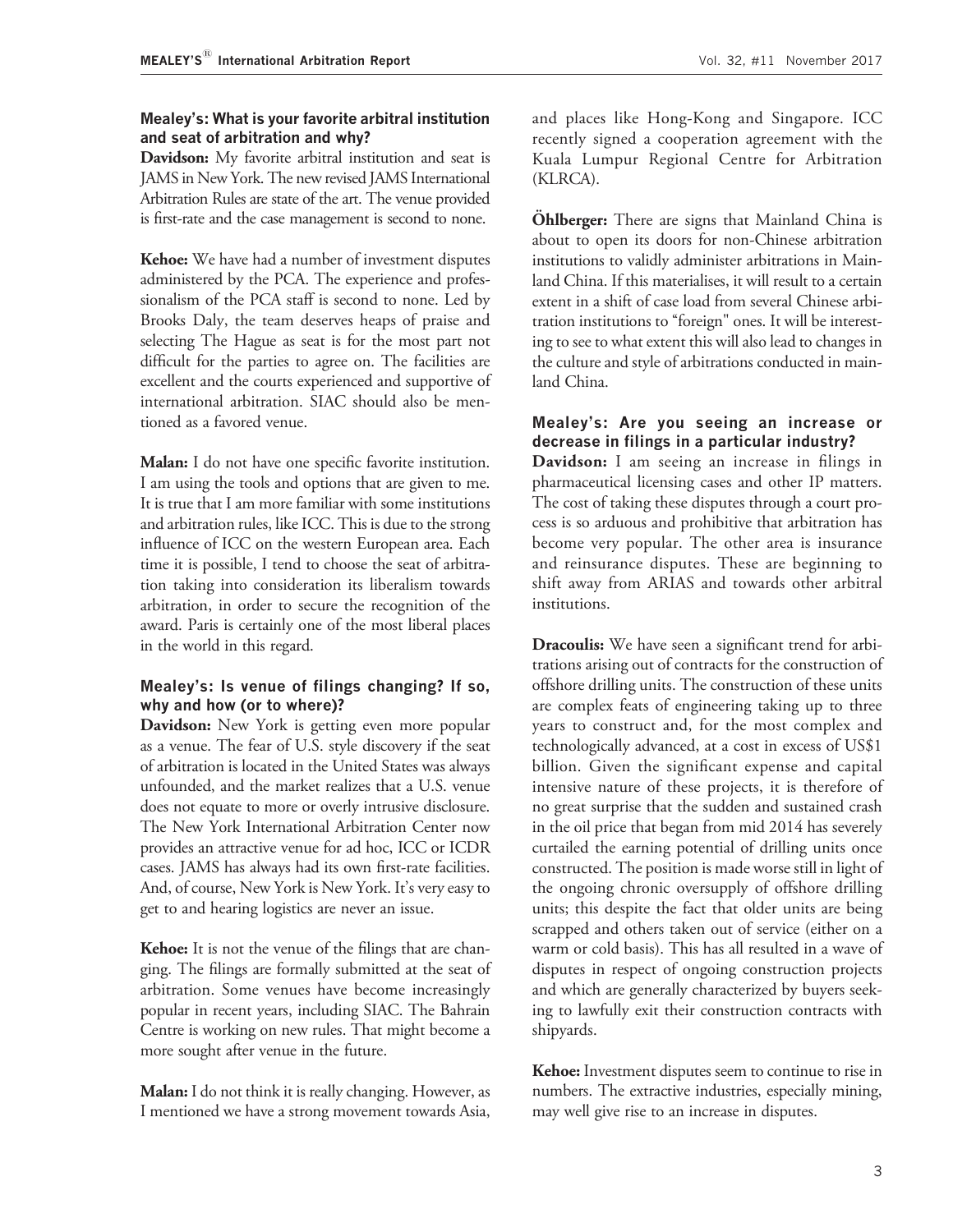#### Mealey's: Have there been any awards or developments in 2017 that you believe will affect future cases?

**Davidson:** More and more cases—even those in arbitration—are being settled through mediation. As more users and law firms become aware of the process and its success in the hands of an experienced mediator, more cases will be resolved prior to a final award.

**Dracoulis:** Third party funding arrangements continue to become more and more significant in relation to arbitration proceedings, where they are starting to be considered by tribunals when making costs awards. The key decision in late 2016 in Essar Oilfield Services v Norscot Rig Management saw the English High Court refuse to set aside an ICC award in which the successful claimant was awarded, as part of its arbitration costs, the costs of its funding agreement with a third party funder. The court emphasised that this would not be appropriate in all cases but on the facts in *Essar* (i) the claimant would not have had the financial resources to bring the claim without the third party funding, particularly given the financial pressure it was put under by the other party; and (ii) the third party funder's fee was in line with standard market rates. Although these facts may not be present in all cases, the decision is undoubtedly a big boost for the role of third party funding in arbitration proceedings.

There is also promising news for third party funding arrangements in arbitration proceedings in other jurisdictions around the world. For example:

- On 10 January 2017 Singapore passed The Funding Bill which provides a framework for third party funding in Singapore. Third party funding will only be permitted for international arbitration proceedings (and related court and mediation proceedings) at the moment, with the next big question being about the possible enlargement of categories of proceedings beyond international arbitration. Additionally, the Singapore International Arbitration Centre (SIAC) Investment Rules (which came into effect on 1 January 2017) expressly empower tribunals to take into account any third party funding arrangements when apportioning the costs of an arbitration.
- On 14 June 2017 Hong Kong's Legislative Council passed a law permitting third party funding of

arbitration under Hong Kong law. We understand that the law disapplies the traditional common law doctrines of champerty and maintenance to arbitrations seated in Hong Kong. These doctrines had been the principal hurdles to third party funding in the arbitration context in Hong Kong. The main provisions of the new legislation are expected to come into effect by the end of 2017.

Both the Singapore and Hong Kong legislative enactments show a clear trend towards transparency regarding third party funding — for instance, a key feature is the requirement of prompt disclosure of the existence of a funding agreement, as well as the identity of the funder, to the arbitral tribunal and all other parties.

Kehoe: The current positions of the EU commission on ISDS; the withdrawal of the US from TTP; and the uncertain negotiations of NAFTA could all signal negative developments for continued access to the dispute settlement mechanisms that we currently rely on.

Malan: In the *Yukos* case, the award rendered against Russia by an arbitral Tribunal in The Netherlands was annulled by the Court of The Hague in April 2016. In spite of this, the Yukos companies tried to enforce the award in France, based on the liberal approach offered by the French Supreme Court, which considers that a foreign award can be enforced in France notwithstanding the fact that it was annulled in its country of origin (in Re Putrabali decided in 2007). However, the Yukos companies recently announced in press releases that they decided to stop any attempt to enforce the award in France, as they admitted they were not able to prove the link between the State and the State owned companies whose assets they had targeted on the French territory. We represented one of the defendants, and I think the key point remains the difficulty to demonstrate that the company is an emanation of the State, which implies to demonstrate that it has no or little autonomy and its assets are mixed with those of the State. The question of immunity of States is still a hot topic. In France, the Law  $n^{\circ}$  2016-1691 dated 9 December 2016 imposed new restrictions to the conditions upon which State-owned assets can be seized, therefore rendering more difficult the enforcement of international titles, such as arbitration awards, against States. This law was enacted to respond to social concern on the responsibility of the States in investment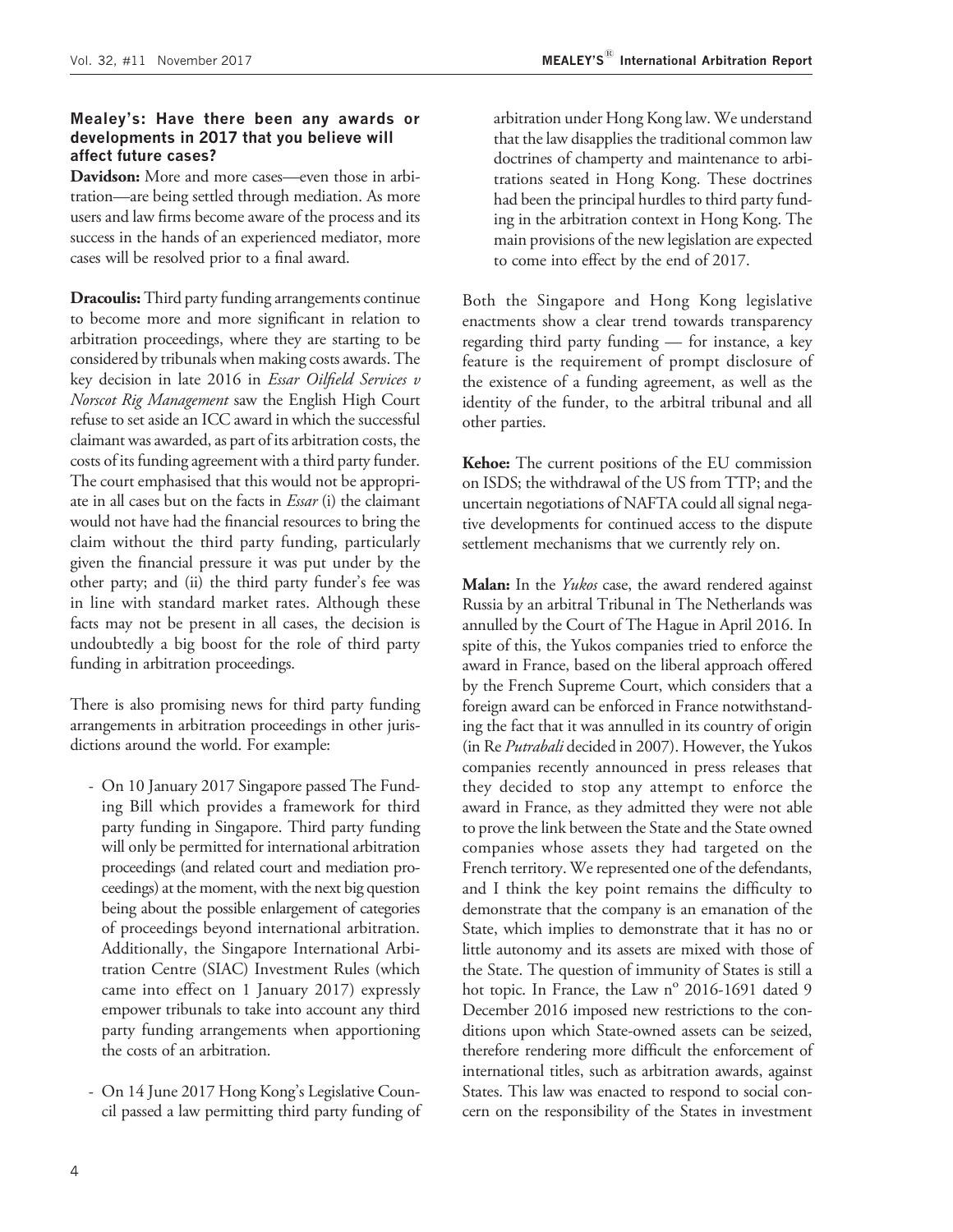issues, and is also a reaction against a certain vision of investment arbitration.

#### Mealey's: Is there an area of the world you expect to become a hot seat for future arbitration and, if so, why?

Kehoe: Chinese infrastructure investments in the developing world: The past decade has seen a huge expansion of Chinese investment in infrastructure (roads, railways, bridges, ports, land development etc.) in the developing world, particularly in Asia and in Africa. Typically, these are being carried out by Chinese companies and labor, with financing provided by State backed Chinese banks. Feasibility studies are seldom undertaken, design and construction are done by the same entities, procurement is not competitive, detailed costings are rarely available making it difficult to verify total costs which can be very high. The scale of Chinese financing is generous, but full terms are seldom revealed. Financing is often provided without regard to the country's ability to repay, and in some cases may be secured directly on future exports. After benefitting from debt relief in the early 2000s, poorer countries are once again loading up with external debt. Kickbacks to politicians and senior officials are widely rumored or reported where the media remains free. Chinese infrastructure investment, however, is attractive to governments because of the allure of mega-projects, the prospect of rapid implementation, the absence of policy conditionalities associated with Western aid financing, admiration for the Chinese development model, and the willingness of the Chinese to extend substantial kickbacks to political leaders for personal enrichment and party funding.

A more critical view on Chinese infrastructure lending is forming. This could become a tide if opposition parties come to power and avoid co-optation; if disputes between governments and Chinese companies grow; if economic growth does not materialize and repayment terms cannot be met; or if concessions granted to Chinese investors (land, natural resources, influx of Chinese traders) provoke popular outcry.

How all this plays out will vary from country to country. China is an ICSID Contracting Party and so are many of the countries where Chinese investment has taken place. There is scope for investment arbitration but other kinds of dispute settlement mechanisms could also come into play, depending on the dispute resolution clauses relied upon.

Malan: China is strongly interested to develop its services in arbitration. There are lots of accredited institutions in China, and arbitration is well developed for disputes between companies on the local level. But the Chinese are also interested in developing international arbitration.

Russia is an interesting point. International economic sanctions have had an obvious impact on the economy, but they have also considerably pushed forward the movement towards the development of the local economy, in particular in the Food industry, in order to produce locally products that are banned from import. For political and legal reasons, Russian companies are often led to choose Russia as a seat for their arbitrations. Interestingly enough, the percentage of international awards that are recognized by Russian Courts is rather high.

#### Mealey's: Are there any changes in who is being selected as arbitrators? Gender? Nationality? Other?

**Dracoulis:** Diversity amongst arbitrators remains a key focus for the international arbitration community. It has been almost a year and a half since the Equal Representation in Arbitration Pledge, an initiative which sees signatories declare their commitment to improving the profile and representation of women in arbitration and ensuring they are appointed as arbitrators on an equal opportunity basis. The Pledge has received 2,131 signatories so far.

Earlier this year the International Court of Arbitration of the International Chamber of Commerce also revealed a marked growth in the number of women arbitrators appointed for ICC proceedings in 2016. There was an increase of 4.4% from the 2015 statistics, with women arbitrators representing 14.8% of all arbitrators appointed by ICC Arbitration parties, co-arbitrators or directly by the Court in 2016. While there is still a long way to go, the ICC noted that this figure more than doubles the women arbitrators the Court had recorded in 2011.

Kehoe: There is a natural progression towards the next generation of arbitrators. There is also much greater alertness towards diversity, both as regards gender and nationality. Change will continue to happen. Many arbitrators have come from the ranks of arbitration counsel. 30 years ago that was a male dominated field.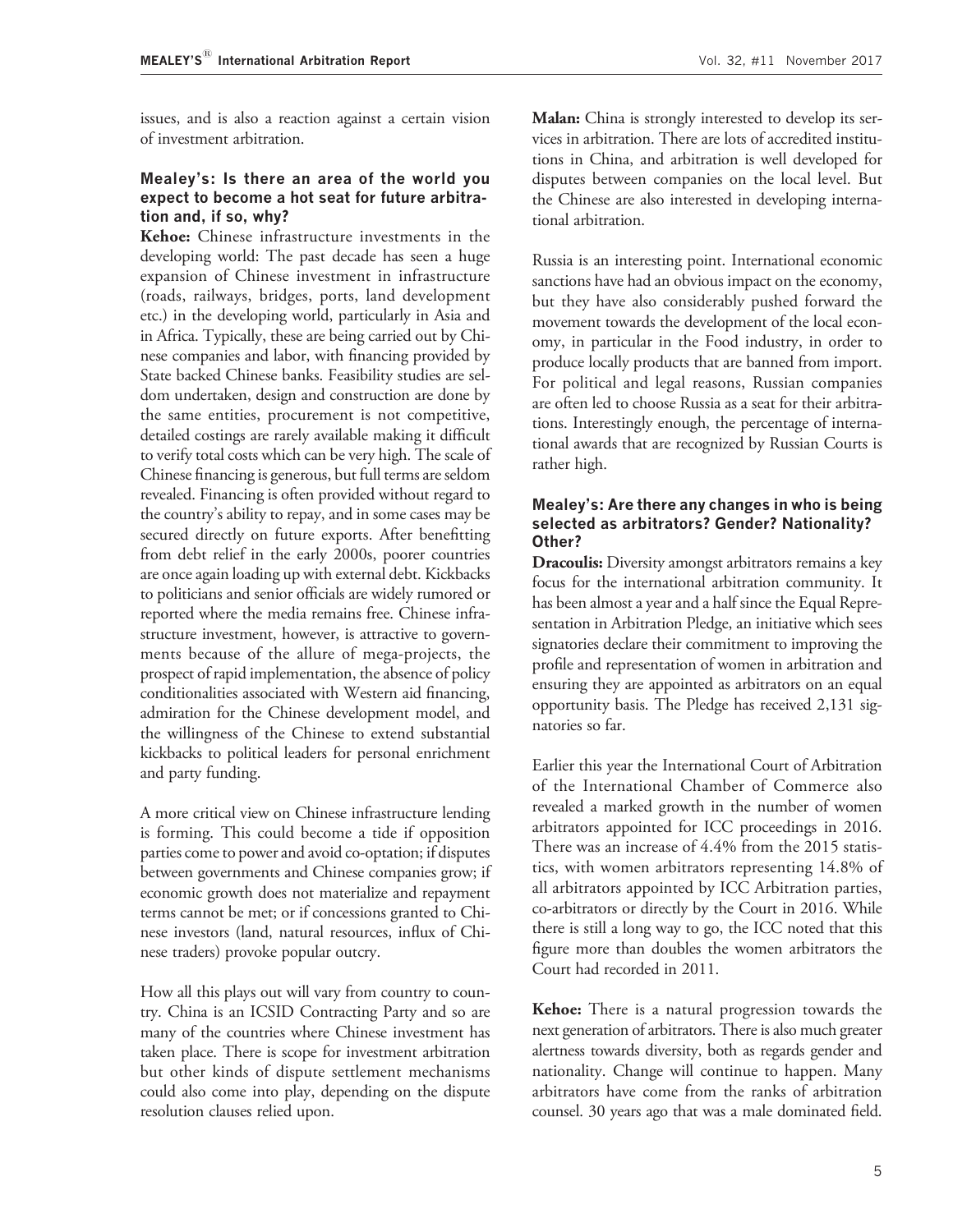Currently, you see many more women involved in arbitration disputes, both as associates and partners. With the passing of time, they will naturally take their place among the group of international arbitrators that hear both international commercial and investment disputes.

#### Mealey's: Are you seeing an increase or decrease in filings in a geographic region?

Kehoe: The question can probably easier be answered with reference to particular countries. For example, we have witnessed a significant increase in cases brought against Venezuela. The breakdown of government in that country has much to do with that development. Similarly, we have seen a decrease in new cases brought against Argentina, following the new government taking over.

#### Mealey's: What development in 2017 do you believe was most significant and why?

Dracoulis: From an English law perspective, the Supreme Court decision in IPCO (Nigeria) Ltd v Nigerian National Petroleum Corp (handed down in March 2017) represents an important restatement of an award debtor's right to raise properly arguable defences to the enforcement of an award without any requirement to put up security for an award sum in advance.

By way of very brief summary, the Supreme Court found that there was no power under the Arbitration Act 1996 (the "Act") to require the award debtor in the case (Nigerian National Petroleum Corp) to put up further (substantial) security for the award sum as a condition of its challenge to the enforcement by the award creditor (IPCO (Nigeria) Ltd) of a Nigerian arbitral award. This was also consistent with the provisions of the New York Convention 1958 (the "Convention'') relevant to the recognition and enforcement of awards; in particular the court endorsed the view that these provisions constitute a ''code'' excluding any requirement for security for an award sum in the face of a good arguable challenge. The only exception, both under the Act and the Convention, arises where enforcement proceedings are adjourned as a consequence of set aside proceedings at the seat of arbitration; in those circumstances security may be ordered as the "price" of the adjournment but this was plainly not the position in the current case.

The decision of the Supreme Court is, in our view, entirely sensible and reflects the careful balancing of interests inherent in both the Convention and the Act.

Malan: In terms of global development of international arbitration, we are witnessing the confirmation of the growing development of Asia, in particular China, which is not surprising, as it follows the economic growth of this region. Some countries, like Vietnam, are weighing the interest to ratify the Washington convention on the settlement of investment disputes, which is seen as an asset to attract investments.

**Ohlberger:** The coming into force of the new ICC Rules with its provisions on expedited procedures. These new rules deal with the critique voiced by users that arbitration has become to lengthy and cumbersome and is a result of a trend to provide for shorter and more efficient proceedings. This has sparked many interesting and important discussions.

#### Mealey's: What do you believe will be the major challenges for arbitration in 2018?

Davidson: Major challenges include keeping case management of high quality. Increasing diversity is also a constant challenge.

**Dracoulis:** One issue that has gained increasing prominence over recent years relates to the concern of arbitrators that procedural decisions they make will be challenged later in court by a disgruntled party on the basis that the decision has violated that party's right to be heard. The issue is often referred to as ''due process paranoia''.

The danger for the arbitral community is that the threat of these types of challenge, unmeritorious though they may be, leads to an overly cautious approach to case management with the result that the proceedings are not conducted in an orderly and efficient manner. Under English law, the risk of an award being set aside on this basis is considerably lower than in other jurisdictions and particularly so where the tribunal is constituted of senior English lawyers with significant experience of arbitration (and court) proceedings.

However this is an issue that the arbitral community must remain alive to especially as it is one that can, in large part, be policed by the parties' lawyers. A failure to effectively do so may only lead to parties becoming deterred from increasingly lengthy and costly arbitrations.

Kehoe: Avoiding any major setbacks to the system of investment arbitration as we know it today.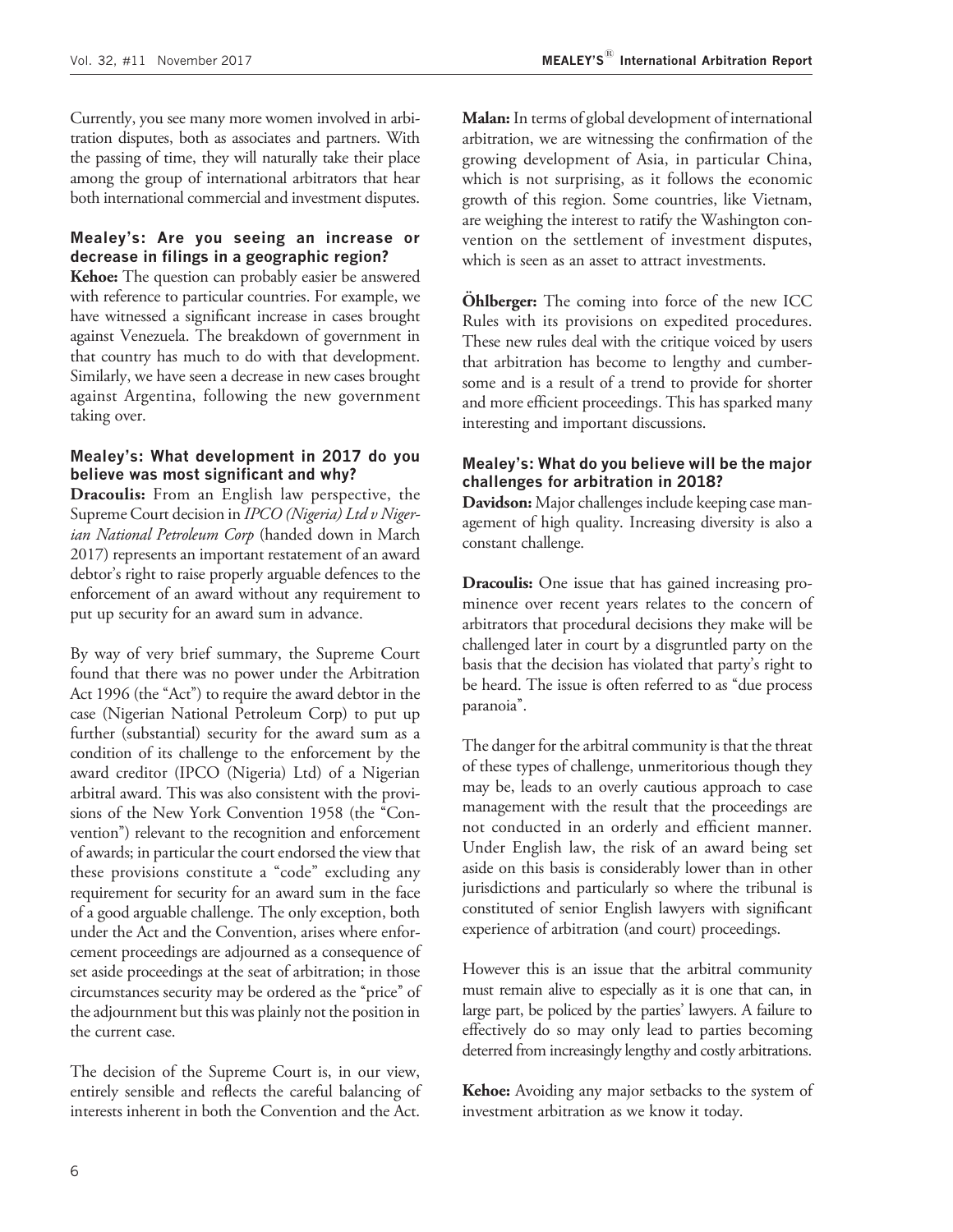Malan: There is still a difficult challenge to convince the public opinion that arbitration is a valuable tool, especially in investment cases, and that it does not undermine democracy. During the negotiations concerning the TTIP, the European Commission rejected State-Investors current system of arbitration, and proposed an International investment Court, with a Court of appeal, to be established by the European Union.

Concerning BIT treaties, the European Commission has expressed strong reservations as to their compatibility with EU law, when they are used in disputes between EU member State and an investor from another EU State. The Commission is of the opinion that the EU system of free trade already offers the investors all the legal tools they need to protect their investments. It also considers that the European Court of Justice should have exclusive jurisdiction to deal with those kind of issues. In the pending case Achmea v/ Slovakia (C-284/16) the European Court of Justice will have to decide on this compatibility issue. In his report dated 19 September 2017, the Prosecutor General Wattelet considered that the BIT treaties are not incompatible with EU law, as far as they were ratified before the adhesion of (one of) the State(s) in the EU. The case *Micula v. Romania*, where the Commission intervened to oppose the enforcement of the award it considered to be against EU law also shows that investment arbitration is not straightforward between EU member States. In France, the confidence of public opinion has been undermined by the Tapie case.

One of the major challenges in 2018 will be to convince major actors, in the political and social arena, that arbitration is a safe and reliable system of justice. This is also our duty, as arbitration practitioners, and the trend towards more transparency is essential to us in this regard.

**Ohlberger:** The public debate around investment treaties and arbitration as forum for investor state disputes has resulted in bad press for arbitration. These, at least to a certain extent not justified messages have also arrived at less sophisticated users of commercial arbitration and have caused some reluctance towards arbitration

as a means of dispute resolution in general. It is important to set the record straight. In addition to correctly informing actual and potential users about the pros and cons of arbitration, this will also require arbitrators and party counsel to set good examples and make room for truly efficient proceedings.

Robert B. Davidson, Esq., is an arbitrator and mediator with JAMS, and the Executive Director of JAMS Arbitration Practice. He has sat in more than 150 domestic and international arbitrations as sole arbitrator and as a member of tripartite panels in both institutional and ad hoc settings. Davidson can be reached at [rdavidson@jamsadr.com.](rdavidson@jamsadr.com)

Andreas Dracoulis is a partner at Haynes and Boone CDG in London. He has extensive experience working with international clients in the shipbuilding, offshore construction, and energy sectors, helping them to resolve complex and often high-stakes disputes. He has represented clients in international arbitrations conducted under many of the commonly used rules (including LMAA, LCIA and ICC) and in the English courts. He is a recommended lawyer in the international arbitration and shipping sections of the 2017 UK edition of The Legal 500, Legalease, the international directory of law firms.

**Edward Kehoe** is a partner at King & Spalding. Kehoe specializes in business arbitration and litigation. Kehoe is the managing partner of King & Spalding's New York office and is the co-head of the firm's international arbitration practice. Kehoe can be reached at<ekehoe@kslaw.com>.

Dr. Alexandre Malan is a member of the Paris Bar, founding partner of BELOT MALAN & Associés, a boutique law firm located in Paris specializing in international arbitration and litigation. He is a member of the CiArb, and a lecturer in international litigation and arbitration at the University Paris  $XII - C$ réteil.

Dr. Veit Öhlberger, M.Jur. (Oxon) is a partner at DORDA Attorneys at law, and a member of the Vienna Bar [\(veit.oehlberger@dorda.at\)](veit.oehlberger@dorda.at). His practice focuses on arbitration (as party counsel and as arbitrator) as well as on trade, supply and distribution. He heads the firm's China desk. ■